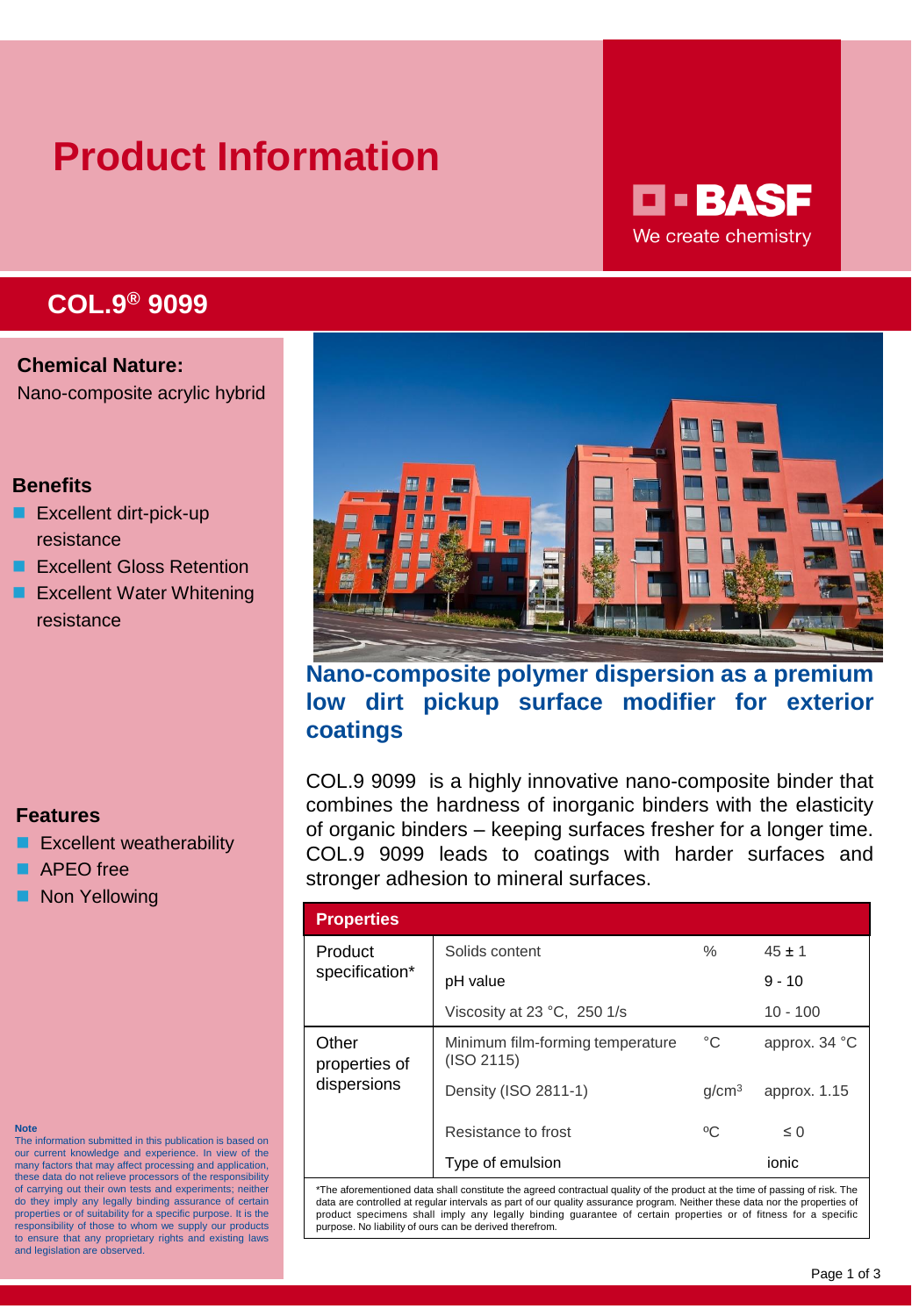## **COL.9® 9099**



## **Application**

**Areas of application**

COL.9 9099 is used for surface modification of exterior coatings for enhanced dirt pick up resistance.

### **Processing**

Solvents need to be added in order to enable the polymer to form a uniform film at temperatures below ambient temperature. It is usually sufficient to add these solvents at a level of 5 - 9%, expressed as a proportion of the total dispersion. Short-chain alcohol and glycols improve the freeze-thaw resistance of paints, but they can not be used to lower the film-forming temperature.

COL.9 9099, like all fine dispersions, has a tendency to foam. It is therefore necessary to add a commercial defoamer at the level of 0.3~1%.Trials should be carried out to test the effectiveness of the defoamer.

COL.9 9099 is protected against attack by microorganisms, preservatives must still be added to the formulated products so as to ensure uniform quality even with prolonged storage. Compatibility and effectiveness must be determined by preliminary trials.

Customers have to carry out their own trials when developing and processing products based on COL.9 9099. The compatibility of COL.9 9099 with other ingredients of formulations, its effect on mixing process and its adhesion on different substrates etc., are affected by a variety of factors which are too numerous for us to take into account in our own trials. This includes testing its stability by storing it at ca.50℃ to confirm that its viscosity remains stable.

#### **Note**

The information submitted in this publication is based on our current knowledge and experience. In view of the many factors that may affect processing and plication, these data do not relieve processors of the responsibility of carrying out their own tests and experiments; neither do they imply any legally binding assurance of certain properties or of suitability for a specific purpose. It is the responsibility of those to whom we supply our products to ensure that any proprietary rights and existing laws and legislation are observed.